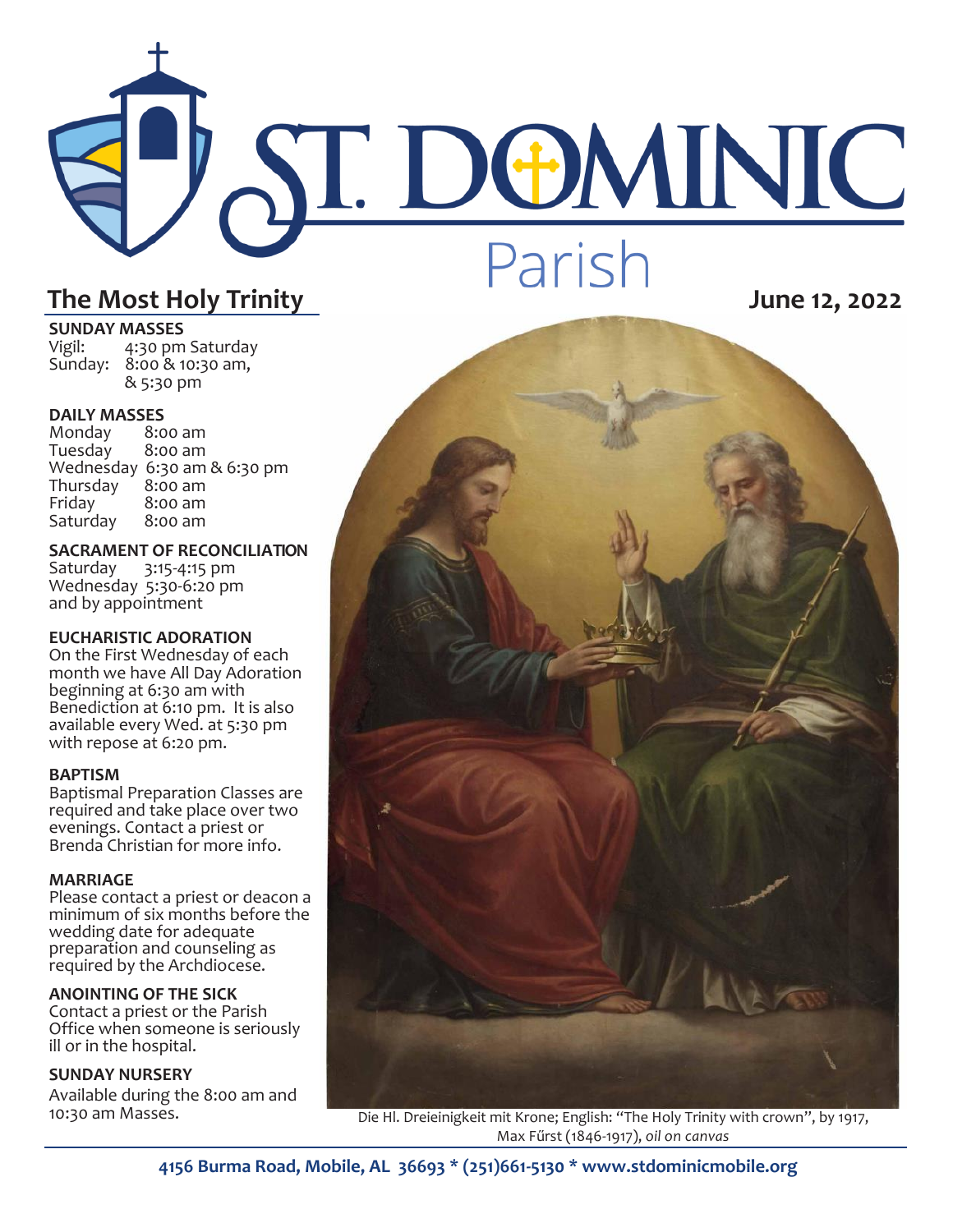### *Pastor, Rev. Patrick R. Driscoll*

Email: pdriscoll@stdominicmobile.org

*Deacon Robert E. Kirby, Jr.*

Email: rkirby@stdominicmobile.org

*Deacon Aldon O. Ward*

Email: award@stdominicmobile.org

*Deacon Wiley J. Christian III*

Email: wchristian@stdominicmobile.org

#### **PARISH OFFICE HOURS**

Monday - Thursday, 8:00 a.m. - 4:00 p.m. Friday, 8:00 a.m. - Noon

**ST. DOMINIC CATHOLIC SCHOOL HOURS**  May 31 – June 10<sup>th</sup> the school office will be open: Mondays –Thursdays 8:00-3:00; Fridays 8:00-Noon June  $13$ —July  $1<sup>st</sup>$  the school office will be open: Monday – Friday 10:00-2:00 July 5<sup>th</sup> – July 22<sup>nd</sup> the school office will be open: 9:30-1:30 on Tuesday-Wednesday-Thursday July 25<sup>th</sup> – August 12<sup>th</sup> the school office will be open: 8–3 Monday thru Thursday; Fridays 8–Noon *Beginning August 15 the school office will be open* 

*Monday-Friday 7:15 am–3:45 pm.*

#### **Stewardship**

*"But when he comes, the Spirit of truth, he will guide you to all truth..." John 16:13*

It has been said that the best gift we can give someone is to teach them how to pray. If you don't talk and more importantly, listen, to God every day, how else will you know what He is calling you to do? Just as you talk to family and friends every day, get in the habit of talking with God every day. Develop a daily prayer routine. Keep your prayers simple and sincere. This is best done in silence, when you can hear His response.

Confessions are available on **Wednesdays from 5:30-6:20 pm and Saturdays from 3:15-4:15 pm.**  You are encouraged to come and obtain forgiveness of your sins in our confessionals or by appointment with one of the priests.

Thank you for your continued support of the St. Vincent de Paul Society! You can make a donation in the Poor Box in the back of the Church or drop it by our Parish Office.

The readings for this Sunday, June 12, 2022 can be found online using the following link: https://bible.usccb.org/ bible/readings/061222.cfm

#### *Mass Intentions For The Week*

| Sat, June 11     | 4:30 p.m.  | Troy Markris (D)                                                                               |
|------------------|------------|------------------------------------------------------------------------------------------------|
| Sunday, June 12  | 8:00 a.m.  | In celebration of the 60 <sup>th</sup><br>wedding anniversary of<br>Louis and Janie Seiter (L) |
|                  | 10:30 a.m. | Troy Markris (D)                                                                               |
|                  | 5:30 p.m.  | Missa Pro Populo                                                                               |
| Monday, June 13  | 8:00 a.m.  | Robert Castelin (D)                                                                            |
| Tuesday, June 14 | 8:00 a.m.  | Irma Espalla Crabtree (D)                                                                      |
| Wed, June 15     | 6:30 a.m.  | Matt Sikora (L)                                                                                |
|                  | 6:30 p.m.  | Anna Crow (D)                                                                                  |
| Thurs June 16    | 8:00 a.m.  | Patricia Lilley (D)                                                                            |
| Friday, June 17  | 8:00 a.m.  | Jack Doyle (D)                                                                                 |
| Sat, June 18     | 8:00 a.m.  | Margherita Lamie (D)                                                                           |

#### **Please pray for the sick:**

Toni Aldrich Michael Arata Frances Baugh Helen Bender Marguerite Blackard Charlotte Brady Georgette Brocato Mahala Church Susan Coffey David Gonzales Jacque Green Ray Green Barbara Harrington Charlie Hawkins Gabriel Hawkins Katie Histing Cory Kalifeh Mary Kerr Bill Klein Cooper Klein Vicky Klein

Tony Laurence Mary Lindamood Sam Lyons Eleesha Neese Rita O'Brien David Poirier Steve Polozola Clarence Pool Doris Powers Sandy Quinnelly Laurie Rel Rose Mary Rehm Phillip Roebling Kim Sanders Louis Seiter Ava Smith Jennifer Phillips Smith Joe Verneuille Antonio Vilaseca Maryneil Walker Claire Zaunbrecher

If you would like a name added to the sick list please call the Parish Office at (251) 661-5130 or email mwilson@stdominicmobile.org. If you or a loved one is hospitalized, it is important you notify the Parish office if you would like a clergy to visit. The hospitals no longer notify the Parish Offices.

**Welcome to St. Dominic Parish**, **Where Stewardship is a Way of Life**  We invite newcomers to complete a registration form which can be found in the Parish Office.